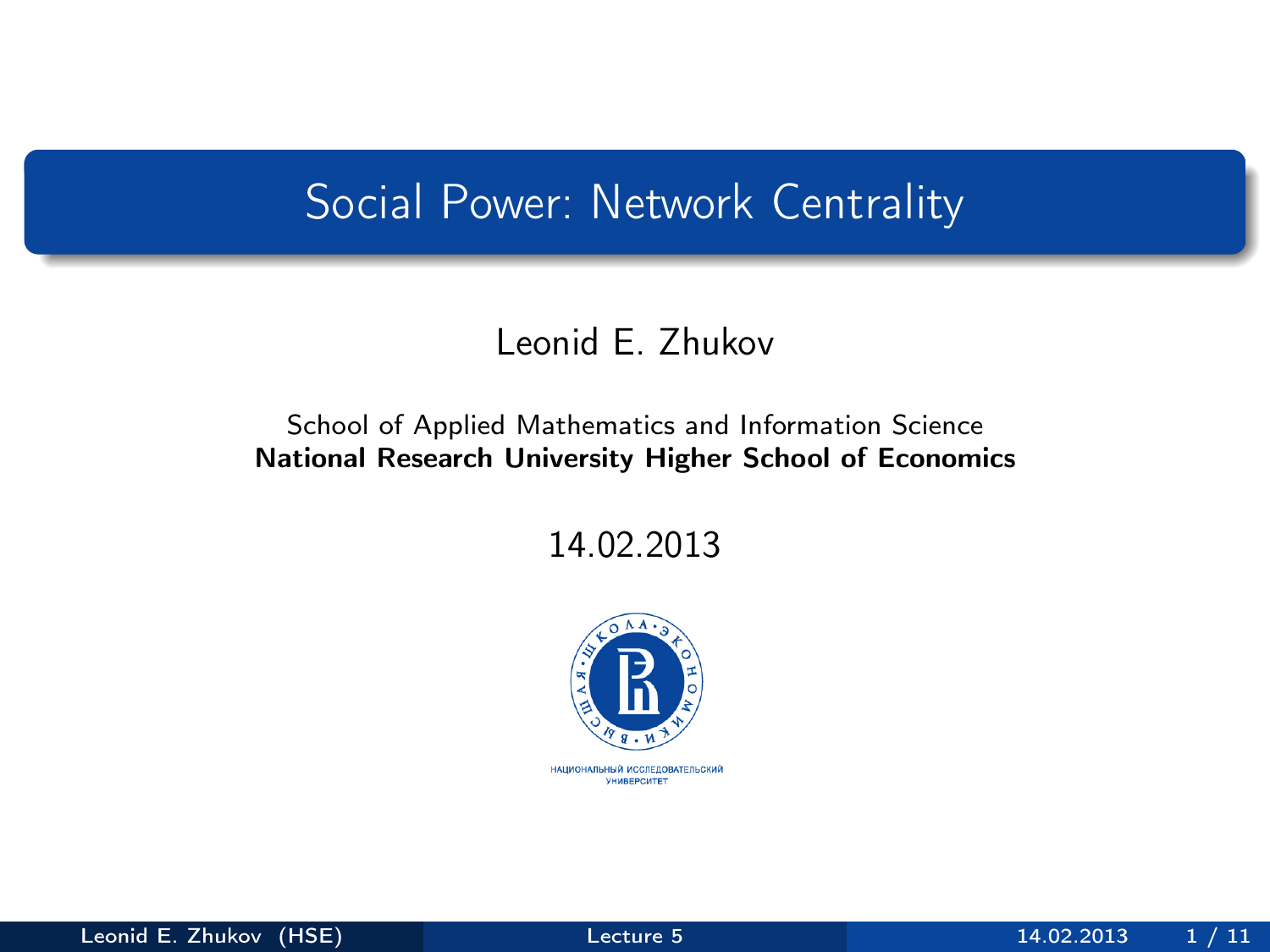Sociology. Linton Freeman, 1979.

Most "important"actors: actor location in the social network

- Actor Centrality involvment with other actors, many ties, source or recepient
- Actor Prestige recipient (object) of many ties, ties directed to an actor

Three graphs:

- Star graph
- **•** Circle graph
- Line graph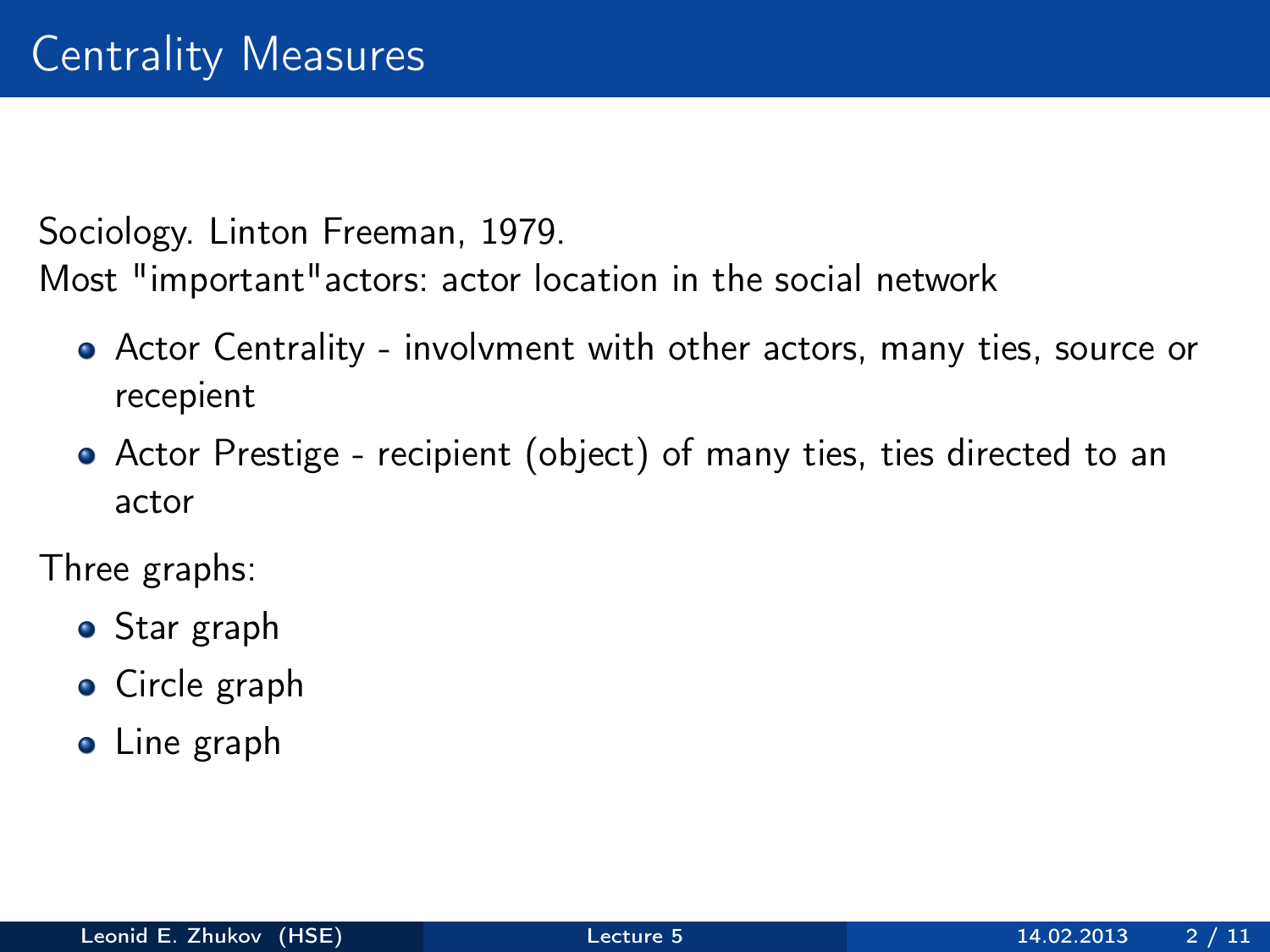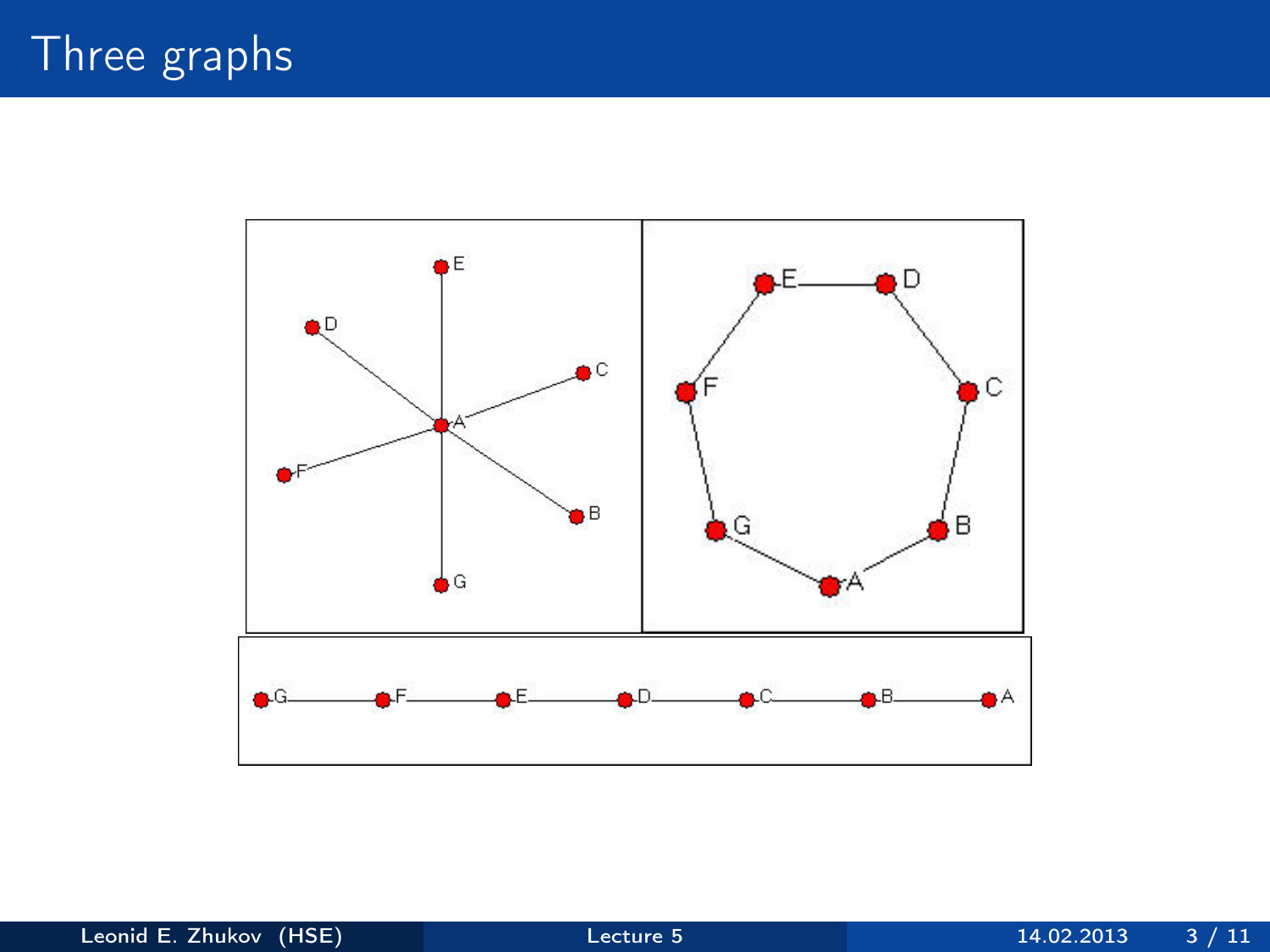Degree Centrality

$$
C_D(i) = k(i) = \sum_j A_{ij} = \sum_j A_{ji}
$$

Normalized degree centrality

$$
C_D^*(i) = \frac{1}{n-1}C_D(i)
$$

High centrality degree -direct contact with many other actors Low degree - not active, peripherial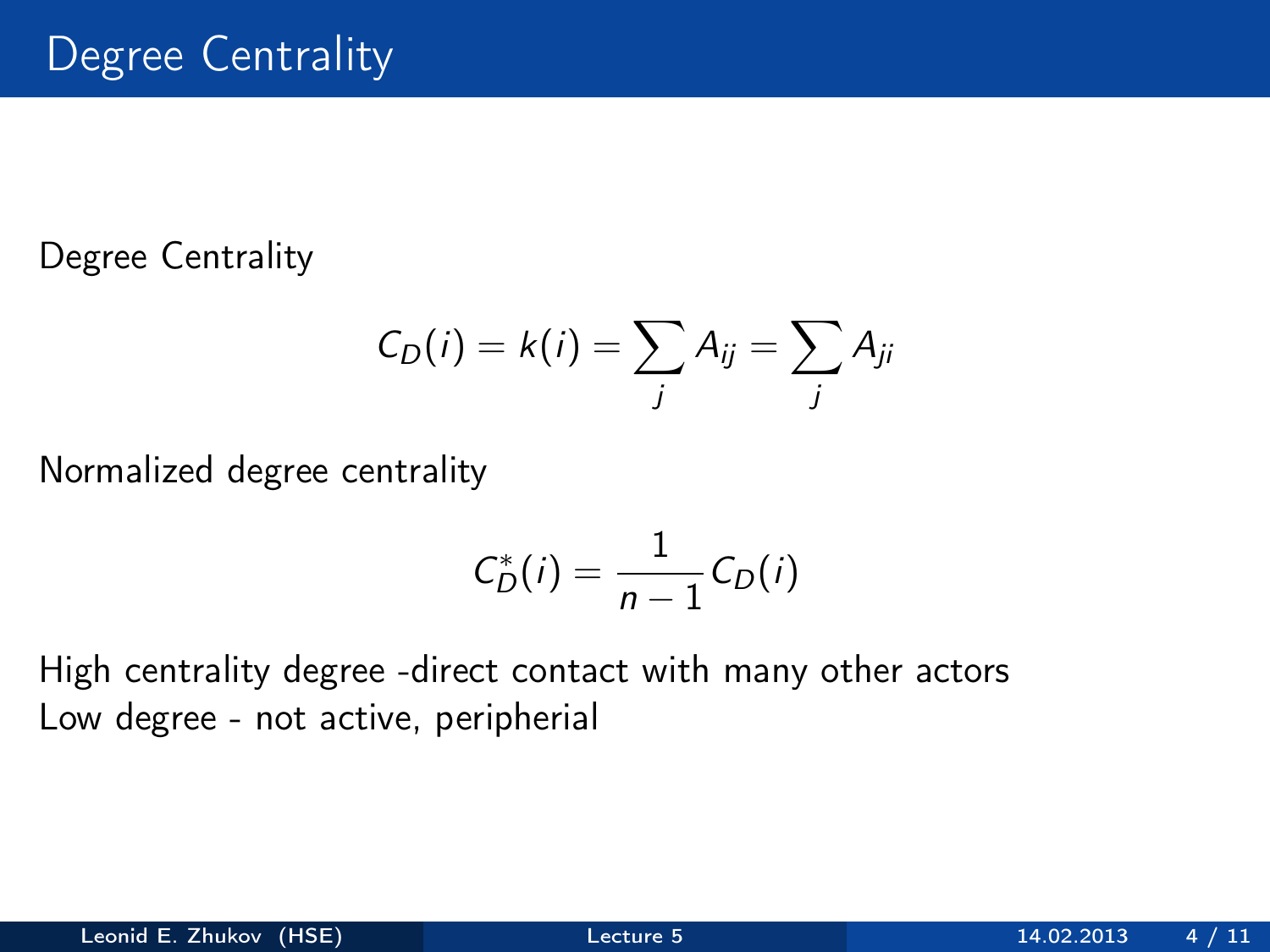Closeness Centrality How close an actor to all the other actors in network

$$
C_C(i) = \left[\sum_j d(i,j)\right]^{-1}
$$

Normalized closenss centrality

$$
C_C^*(i)=(n-1)C_C(i)
$$

Actor in the center can quickly interact with all others, short communication path to others, minimal number of steps to reach others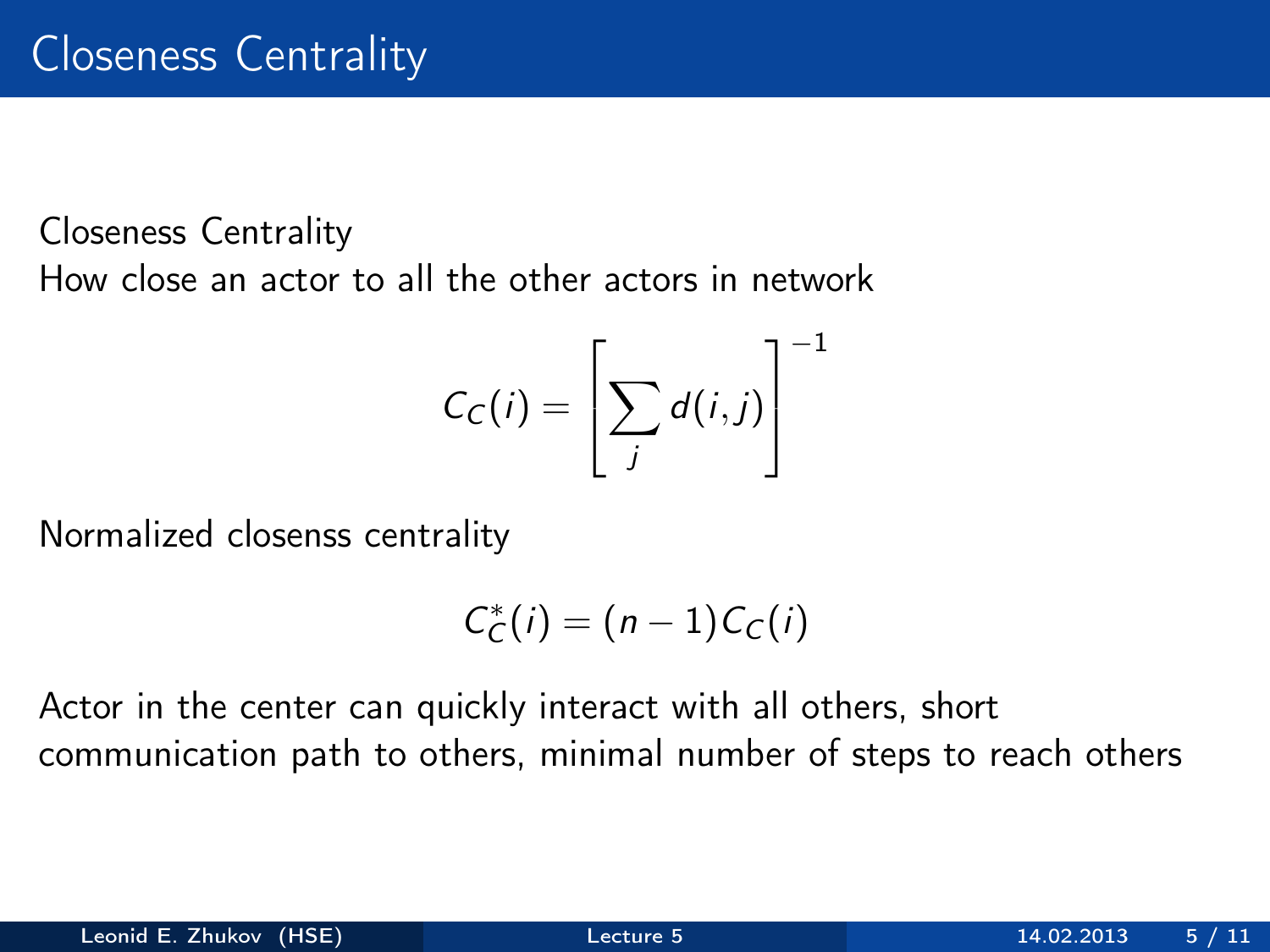Betweenness Centrality Number of shortest paths going through the actor  $\sigma_{st}(i)$ 

$$
C_B(i) = \sum_{s \neq t \neq i} \frac{\sigma_{st}(i)}{\sigma_{st}}
$$

Normalized betweenness centrality

$$
C_B^*(i) = \frac{2}{(n-1)(n-2)} C_B(i)
$$

Probability that a communication from  $s$  to  $t$  will go through  $i$  (geodesics) Edge betweenness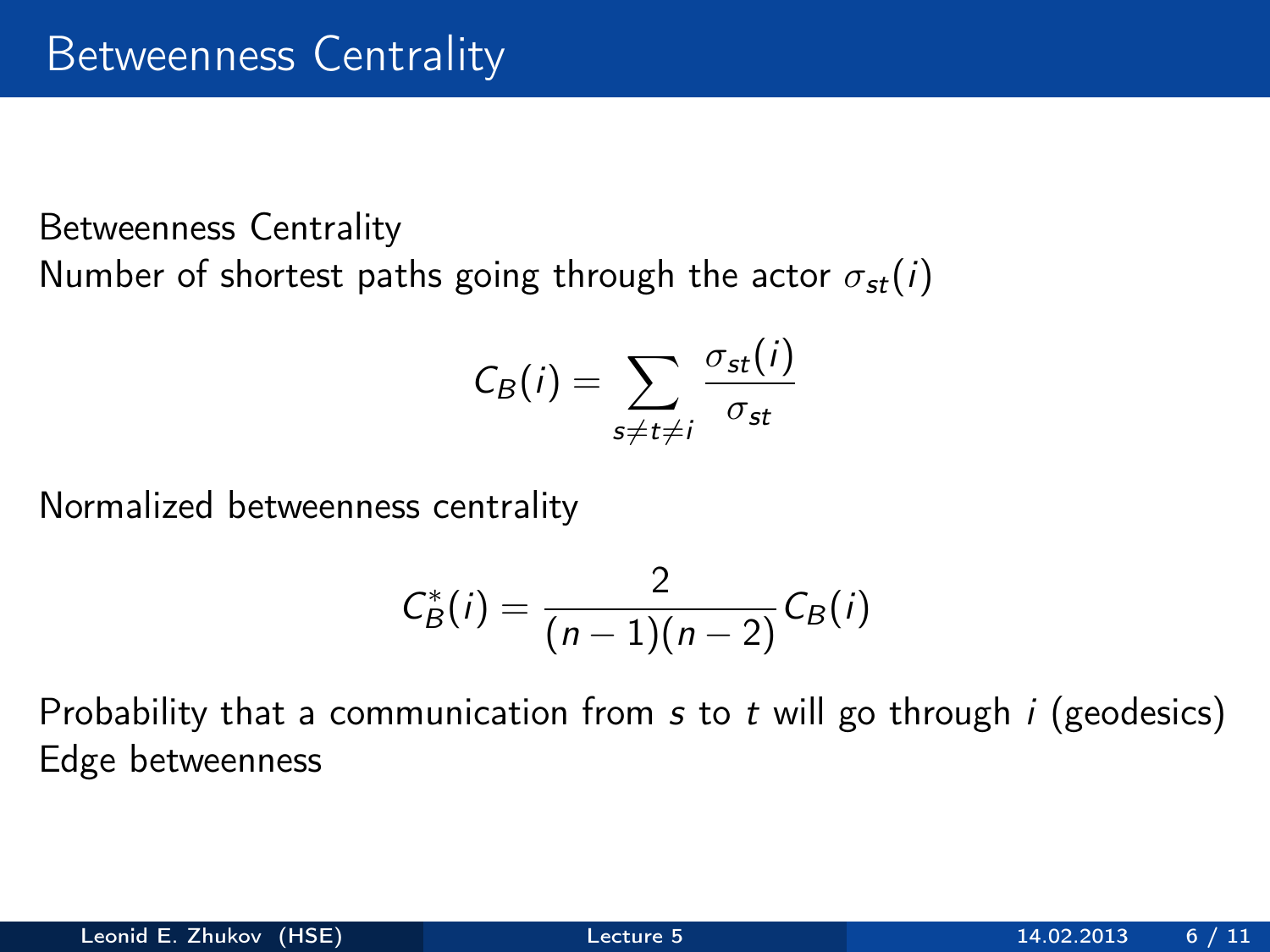Degree Prestige

$$
P_D(i) = k_{in}(i) = \sum_j A_{ji}
$$

Normalized degree prestige

$$
P_D^*(i) = \frac{1}{n-1} P_D(i)
$$

Prestigious actors recieve many nominations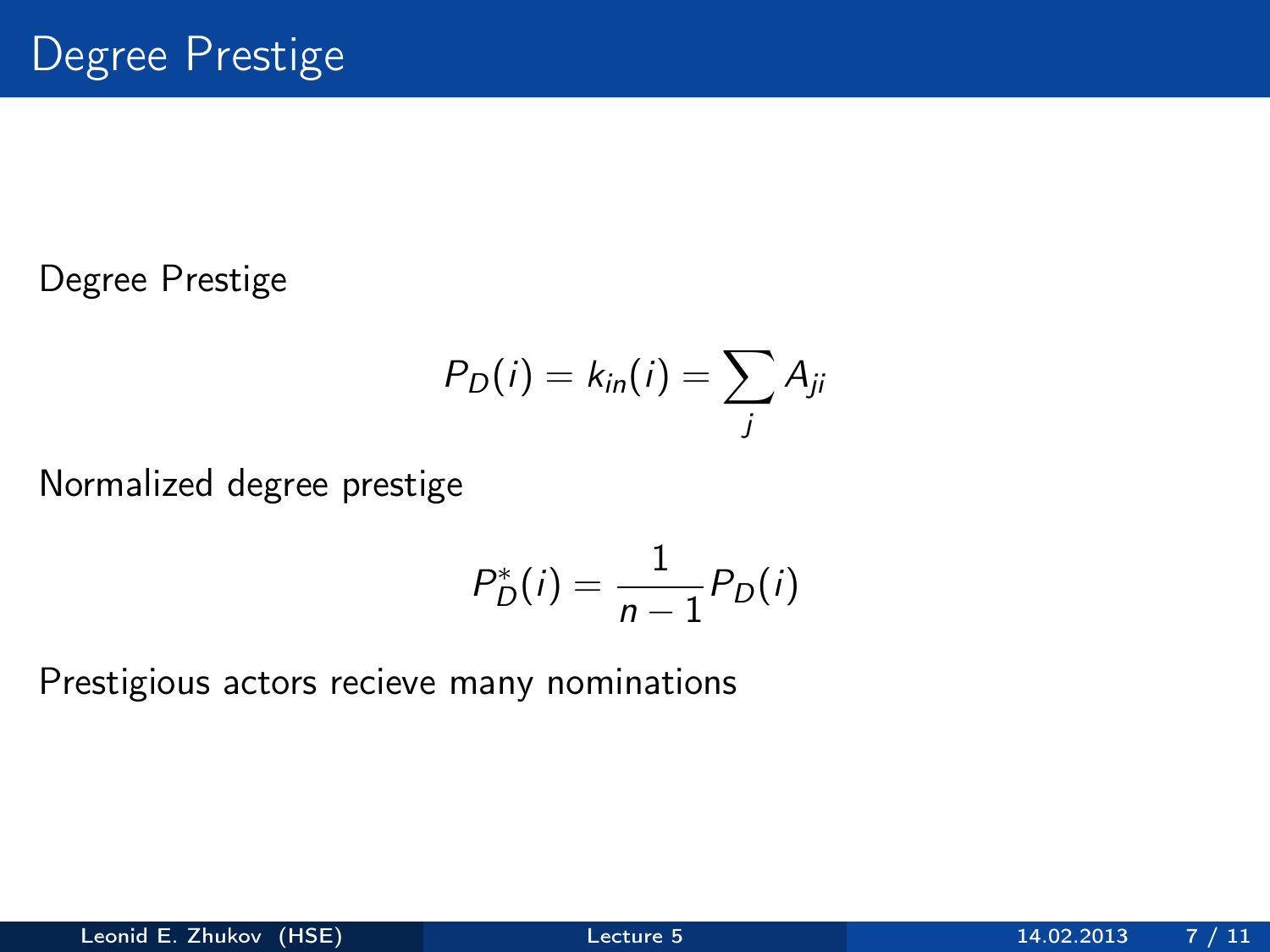Proximity Prestige

Influence domain - set of actors that can reach i directly and indirectly.  $I_i$  - size of influence domain. Average distance  $\sum_j d(j,i)/I_i$ 

$$
P_p(i) = \frac{I_i/(n-1)}{\sum_j d(j,i)/I_i}
$$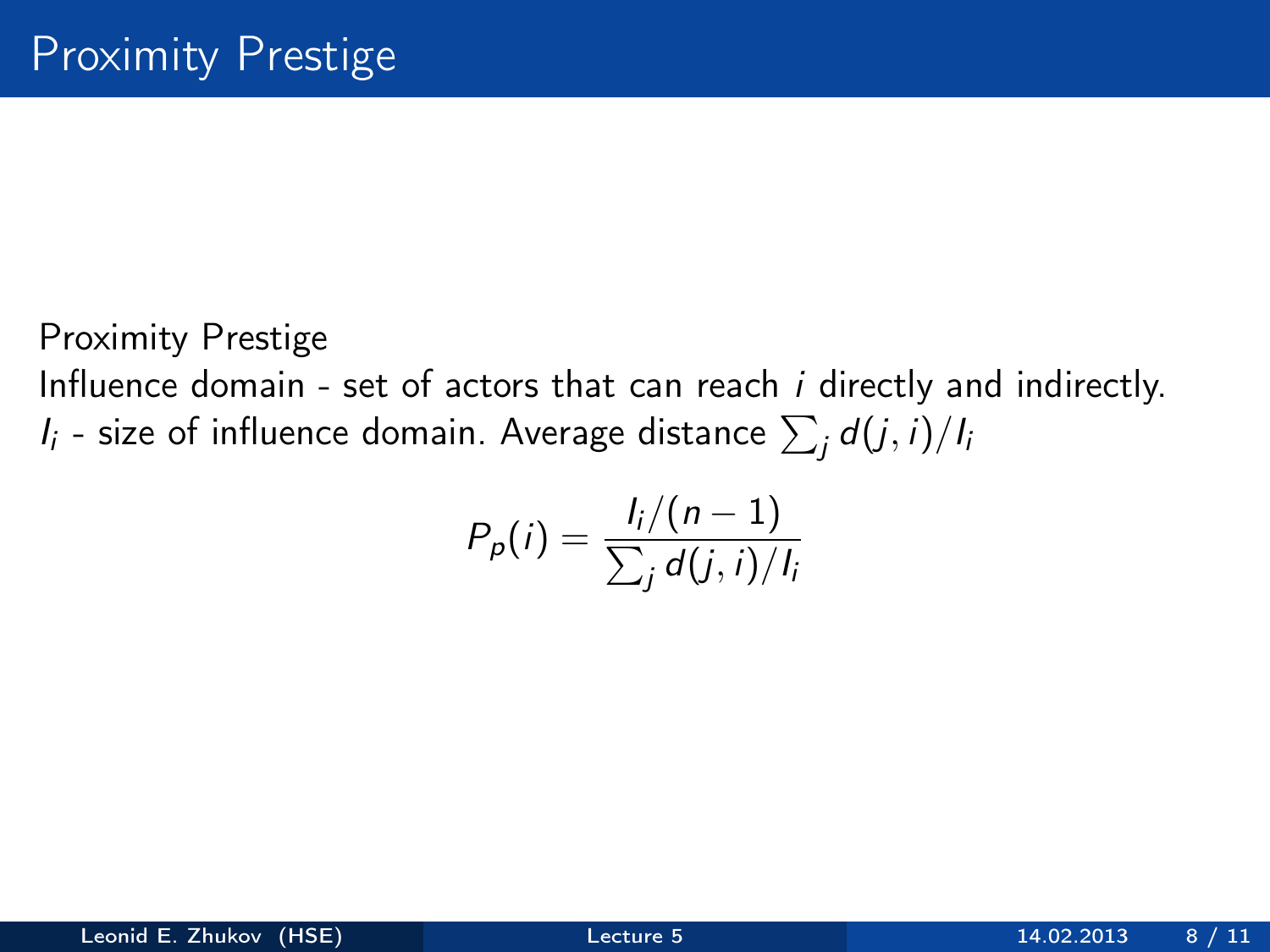Centralization - how central the most central node in relation to all other nodes.

$$
C_x = \frac{\sum_{i}^{N} [C_x(p_*) - C_x(p_i)]}{\max \sum_{i}^{N} [C_x(p_*) - C_x(p_i)]}
$$

 $C_x$  - one of the centrality measures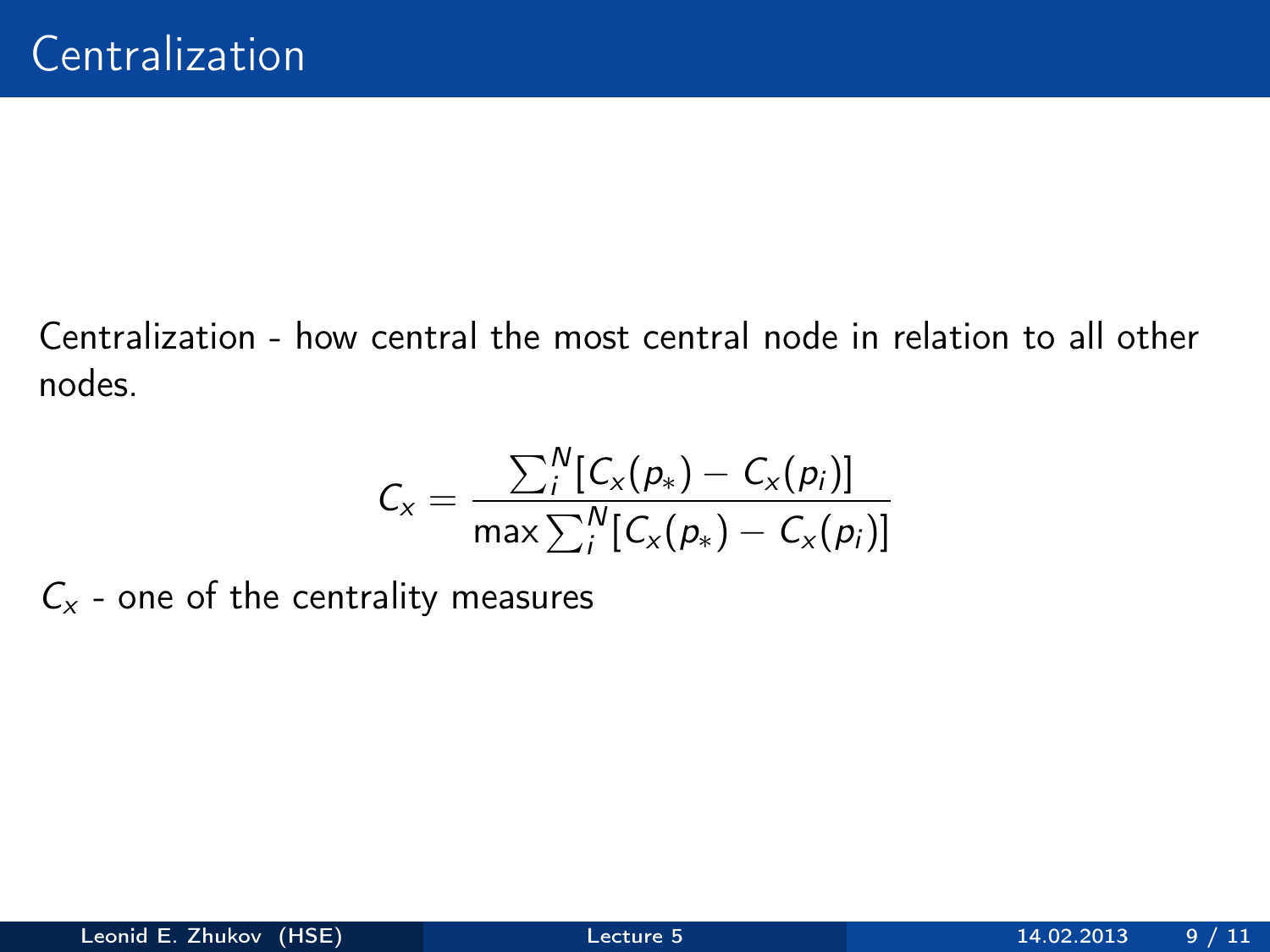# Centrality and Prestige of Florentine Families

### The Medici family marriage network